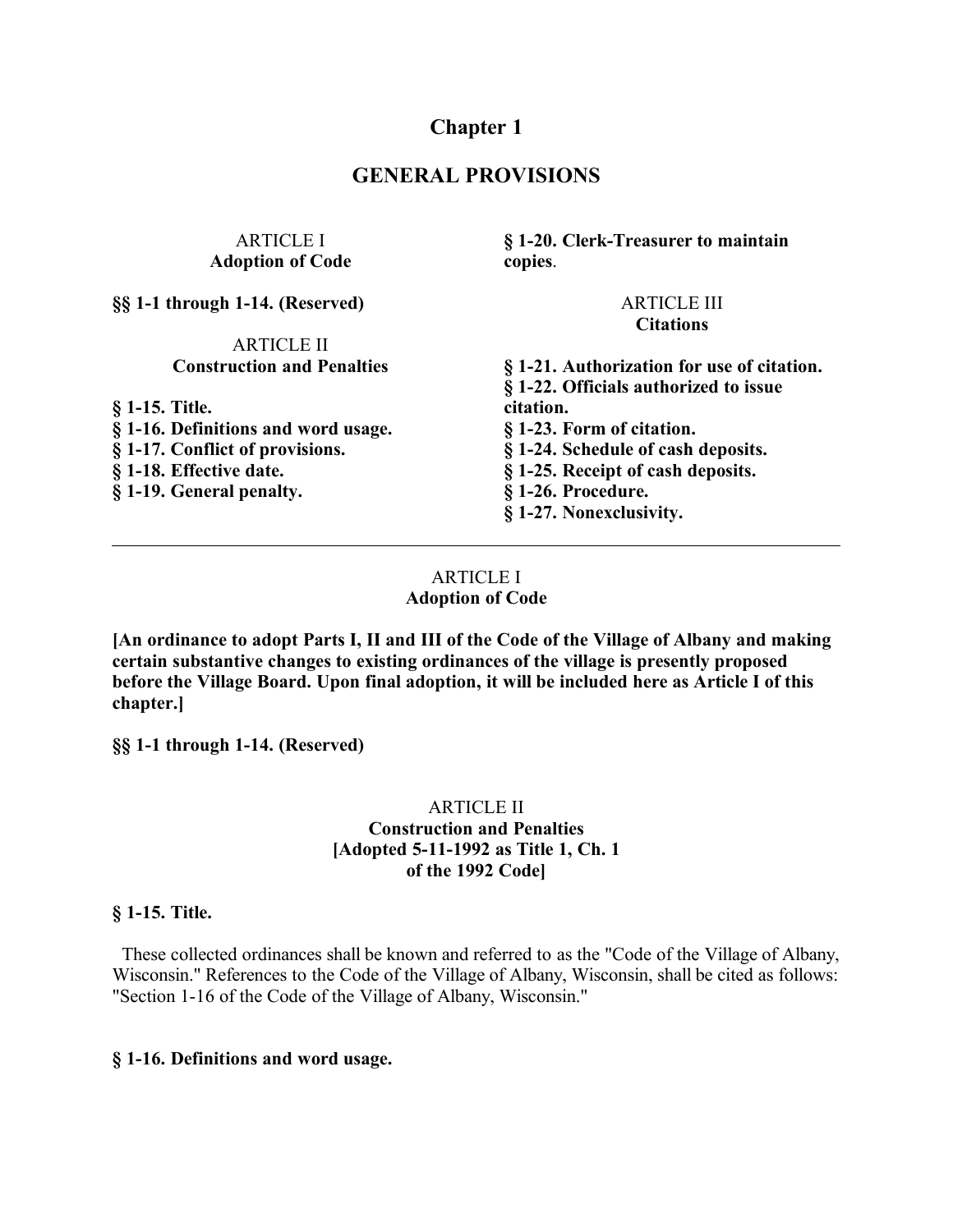A. Definitions. The following rules or meanings shall be applied in the construction and interpretation of ordinances codified in this Code unless such application would be clearly inconsistent with the plain meaning or intent of the ordinances:

CODE -- Refers to this Code of the Village of Albany unless the context of the section clearly indicates otherwise.

FINE -- The equivalent of the word "forfeiture," and vice versa.

OFFICERS -- Refers solely to local offices created by state statute.

OFFICIALS -- All village officers and employees.

PERSON --Any of the following entities: natural persons, corporations, partnerships, associations, bodies politic or any other entity of any kind which is capable of being sued.

WISCONSIN ADMINISTRATIVE CODE -- The term "Wisconsin Administrative Code" and its abbreviation as "Wis. Adm. Code" shall mean the Wisconsin Administrative Code as of the adoption of this Code, as amended or renumbered from time to time.

WISCONSIN STATUTES -- The term "Wisconsin Statutes" and its abbreviation as "W.S.A." shall mean, in this Code, the Wisconsin Statutes for the year 1989-1990, as amended from time to time.

VILLAGE -- The Village of Albany, Green County, Wisconsin.

B. Word usage.

(1) Acts by agents. When an ordinance requires an act be done by a person which may be legally performed by an authorized agent of that principal person, the requirement shall be construed to include all acts performed by such agents.

(2) Computation of time. In computing any period of time prescribed or allowed by this Code, the day of the act or event from which the period of time begins to run shall not be included, but the last day of the period shall be included, unless it is a Saturday, a Sunday or a legal holiday. If the period of time prescribed or allowed is less than seven days, Saturdays, Sundays and legal holidays shall be excluded in the computation. As used in this subsection, "legal holiday" means any statewide legal holiday specified by state law.

(3) Gender. Use has been made of masculine pronouns in this Code solely for the sake of brevity. Unless specifically stated to the contrary, words in this Code referring to the masculine gender shall also be construed to apply to females, and vice versa.

(4) General rule. All words and phrases shall be construed according to their plain meaning in common usage. However, words or phrases with a technical or special meaning shall be understood and construed according to that technical or special meaning if such is the intent of the ordinances.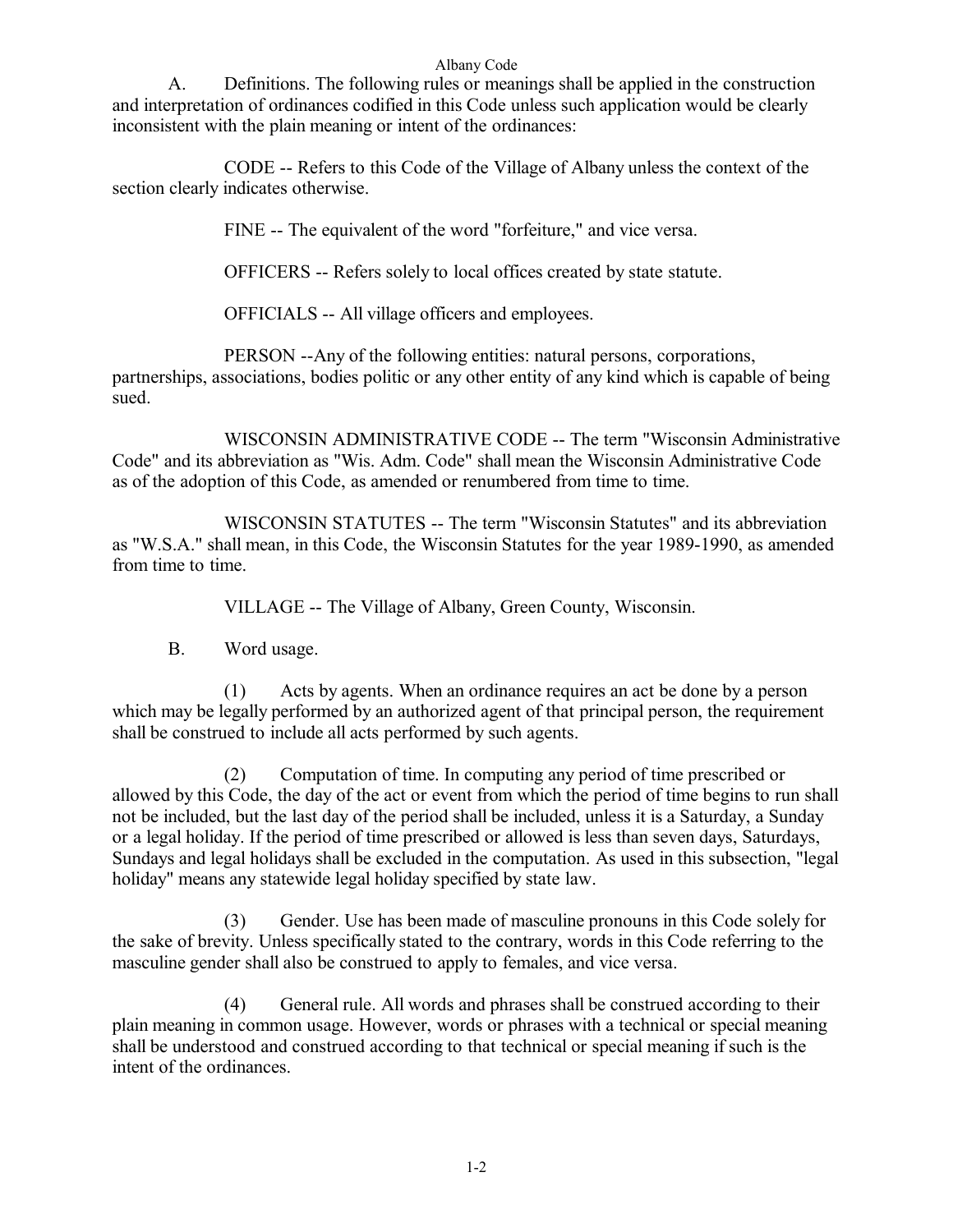(5) Joint authority. All words purporting to give a joint authority to three or more village officers or employees shall be construed as giving such authority to a majority of such officers or other persons.

(6) Repeal. When any ordinance having the effect of repealing a prior ordinance is itself repealed, such repeal shall not be construed to revive the prior ordinance or any part thereof, unless expressly so provided.

(7) Singular and plural. Every word in this Code referring to the singular number only shall also be construed to apply to several persons or things, and every word in this Code referring to a plural number shall also be construed to apply to one person or thing.

(8) Tense. The use of any verb in the present tense shall not preclude the interpretation of the verb in the future tense where appropriate.

## **§ 1-17. Conflict of provisions.**

A. If the provisions of different chapters conflict with each other, the provisions of each individual chapter shall control all issues arising out of the events and persons intended to be governed by that chapter.

B. If the provisions of different sections of the same chapter conflict with each other, the provision which is more specific in its application to the events or persons raising the conflict shall control over the more general provision.

§ 1-18. Effective date.

A. Code. The Code of the Village of Albany, Wisconsin shall take effect as provided by state law.

B. Subsequent ordinances. All ordinances passed by the Village Board subsequent to the adoption of this Code, except when otherwise specifically provided, shall take effect from and after their publication.

State Law Reference: W.S.A. s. 66.035.

## **§ 1-19. General penalty.**

A. General penalty. Except where a penalty is provided elsewhere in this Code, any person who shall violate any of the provisions of this Code shall, upon conviction of such violation, be subject to a penalty, which shall be as follows:

(1) First offense; penalty. Any person who shall violate any provision of this Code shall, upon conviction thereof, forfeit not less than \$25 nor more than \$1,000, together with the costs of prosecution, and, in default of payment of such forfeiture and costs of prosecution, shall be imprisoned in the county jail until such forfeiture and costs are paid, but not exceeding 90 days.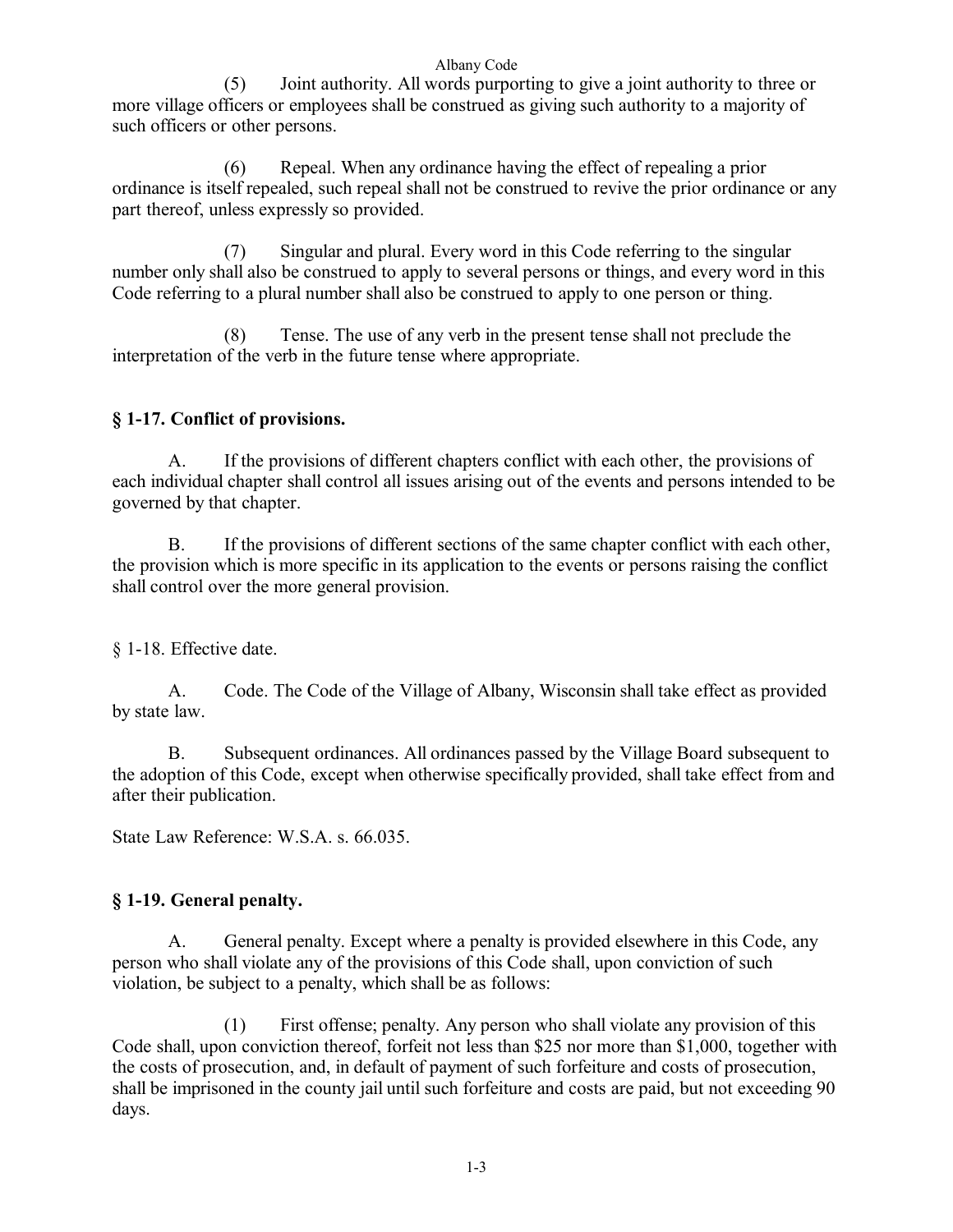(2) Second offense; penalty. Any person found guilty of violating any ordinance or part of an ordinance of this Code who shall previously have been convicted of a violation of the same ordinance within one year shall, upon conviction thereof, forfeit not less than \$50 nor more than \$1,000 for each such offense, together with costs of prosecution, and, in default of payment of such forfeiture and costs, shall be imprisoned in the county jail until such forfeiture and costs of prosecution are paid, but not exceeding six months.

B. Continued violations. Each violation and each day a violation continues or occurs shall constitute a separate offense. Nothing in this Code shall preclude the village from maintaining any appropriate action to prevent or remove a violation of any provision of this Code.

C. Other remedies. The village shall have any and all other remedies afforded by the Wisconsin Statutes in addition to the forfeitures and costs of prosecution above.

### **§ 1-20. Clerk-Treasurer to maintain copies.**

 Whenever any standard code, rule, regulation, statute or other written or printed matter is adopted by reference, it shall be deemed incorporated in this Code as if fully set forth herein, and the Village Clerk-Treasurer shall maintain in his office a copy of any such material as adopted and as amended from time to time. Materials on file at the Village Clerk-Treasurer's office shall be considered public records open to reasonable examination by any person during the office hours of the Village Clerk-Treasurer, subject to such restrictions on examination as the Clerk-Treasurer imposes for the preservation of the material.

### ARTICLE III **Citations [Adopted 5-11-1992 as Title 1, Ch. 2 of the 1992 Code]**

### **§ 1-21. Authorization for use of citation.**

 The Village of Albany hereby elects to use the citation method of enforcement of ordinances. All village officers and other village personnel charged with responsibility of enforcing the provisions of this Code are hereby authorized, pursuant to W.S.A. s. 66.119(1)(a), to issue citations for violations of this Code, including ordinances for which a statutory counterpart exists.

### **§ 1-22. Officials authorized to issue citation.**

Citations authorized in  $\S$  1-21 above may be issued by law enforcement officers of the village and by the following designated village officials with respect to sections of the Code which are directly related to the official's area of responsibility. The officials granted authority to issue citations under this section may delegate the authority to other village employees within the designated official's department with the approval of the Village Board:

A. Building Inspector.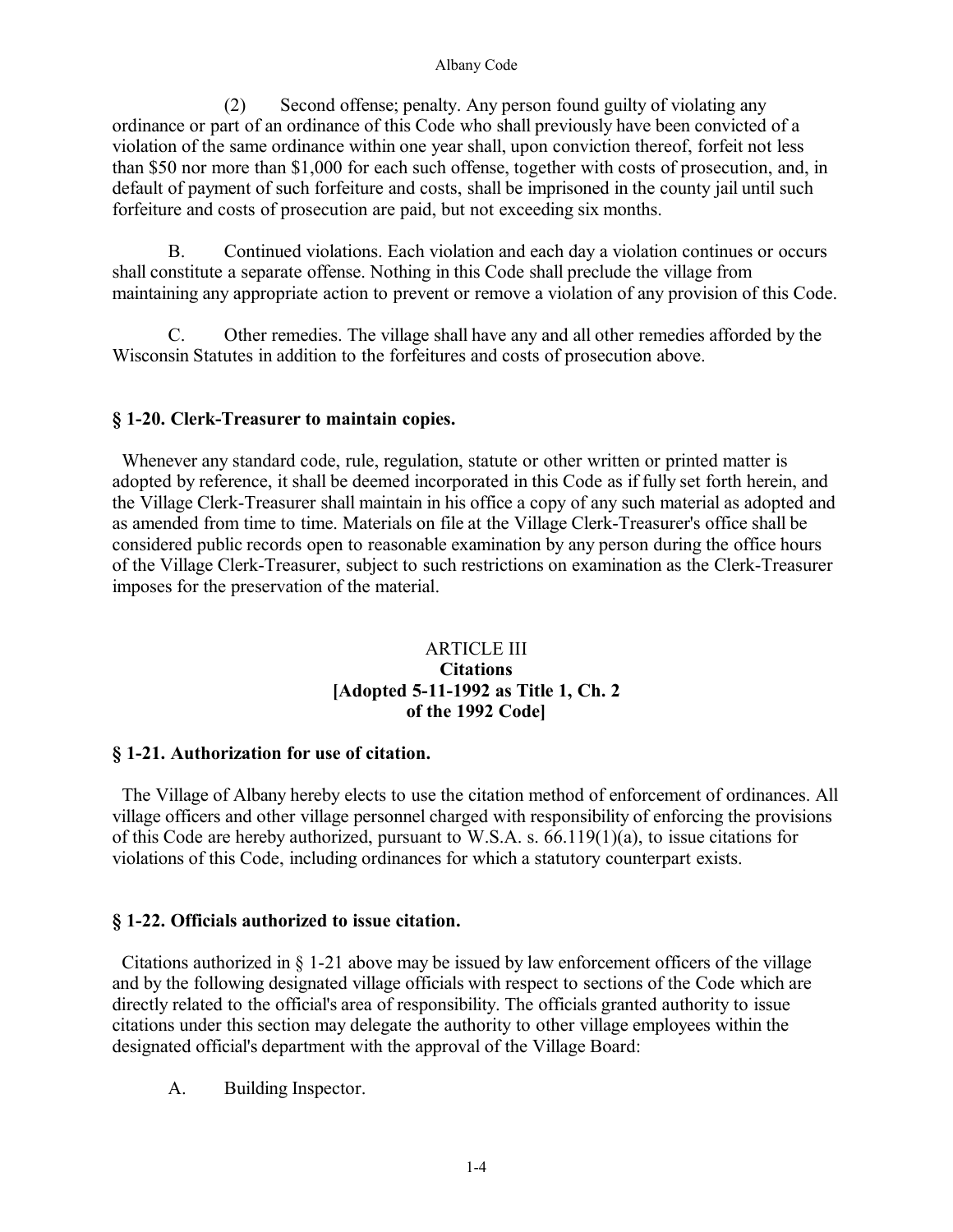- Albany Code
- B. Fire Inspector.
- C. Heating, Ventilating and Air Conditioning Inspector.
- D. Electrical Inspector.
- E. Plumbing Inspector.
- F. Weed Commissioner.

## **§ 1-23. Form of citation.**

 The form of the citation to be issued by village police officers or other designated village officials is incorporated herein by reference and shall provide for the following information:

- A. The name, address, date of birth and physical description of the alleged violator.
- B. The factual allegations describing the alleged violation.
- C. The date and place of the offense.
- D. The section of the ordinance violated.

E. A designation of the offense in such manner as can be readily understood by a person making a reasonable effort to do so.

F. The time at which the alleged violator may appear in court.

G. A statement which in essence informs the alleged violator:

(1) That the alleged violator may make a cash deposit of a specified amount to be mailed to a specified official within a specified time.

(2) That if the alleged violator makes such a deposit, he need not appear in court unless subsequently summoned.

(3) That if the alleged violator makes a cash deposit and does not appear in court, he will be deemed to have tendered a plea of no contest and submitted to a forfeiture and a penalty assessment imposed by W.S.A. s. 165.87 and court costs as imposed by W.S.A. s. 800.10, not to exceed the amount of the deposit, or will be summoned into court to answer the complaint if the court does not accept the plea of no contest.

(4) That if the alleged violator does not make a cash deposit and does not appear in court at the time specified, an action may be commenced against the alleged violator to collect the forfeiture and the penalty assessment imposed by W.S.A. s. 165.87.

H. A direction that if the alleged violator elects to make a cash deposit, the alleged violator shall sign an appropriate statement which accompanies the citation to indicate that he